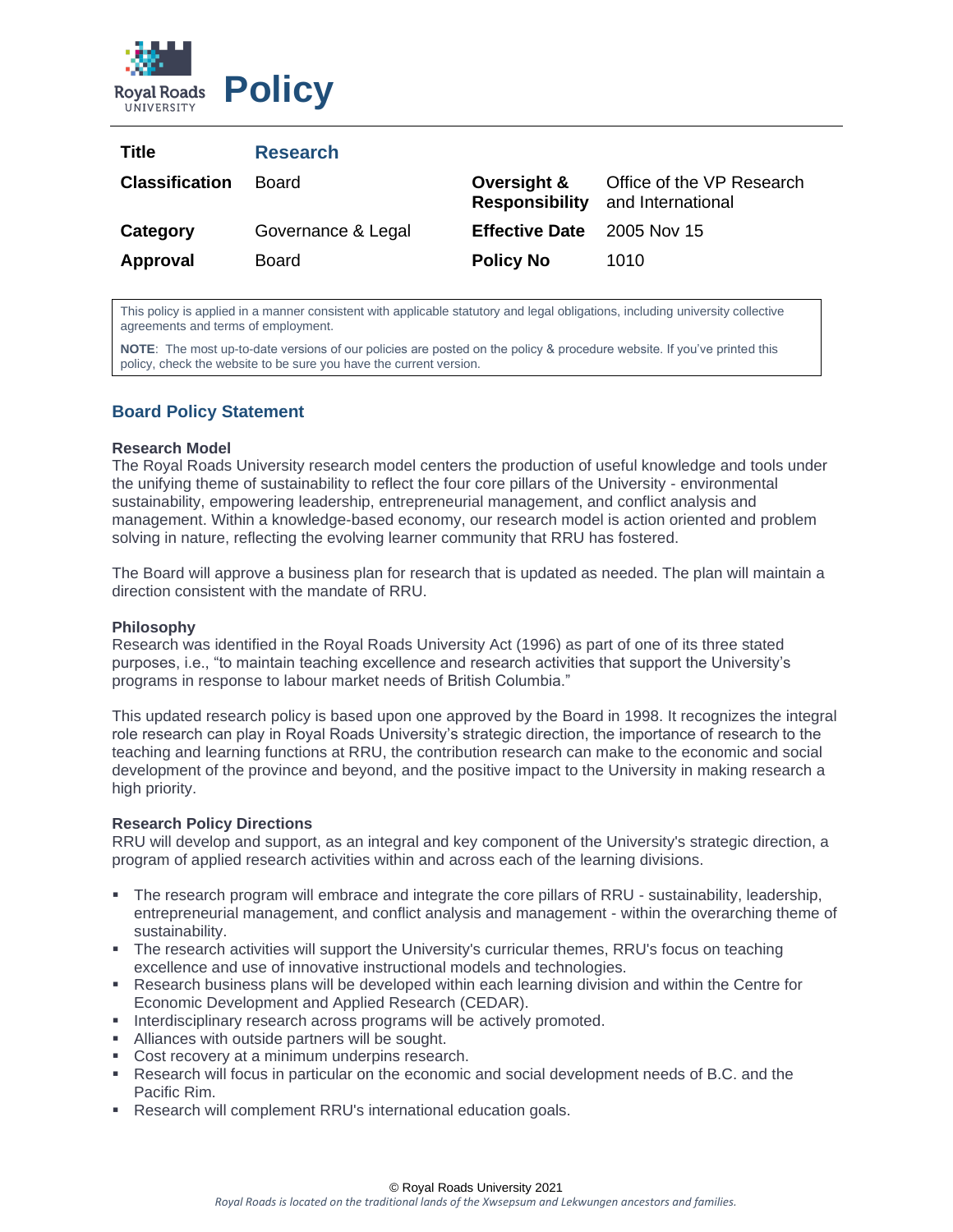■ RRU research will complement RRU educational programming goal to serve the underserved, that is, to serve mid-career learners through effective use of information technology.

# **Research Principles**

- **•** The majority of research at RRU will focus on real world problem-solving.
- Action research and action learning will guide a large portion of research projects, as these methodologies are complementary to real world problem solving.
- **•** Interdisciplinarity in research will complement RRU's flexible, interdisciplinary approach to education.
- Funds to support research will be sought from private industry, foundations, and international sources as well from provincial government sources and federal major granting councils. The latter will be encouraged where such funds provide leverage for private partnership development.
- Research innovation will be encouraged, and where feasible, commercialization of research will be encouraged.
- Recognizing the tremendous value in the "intellectual capital" of our learners' workplace research projects, links between learners' host organizations and employers and the university will be fostered.
- Industry, inter-institutional, and community-based research that is dependent on effective alliances and collaborative networks within industry, the business community, corporations, government, communities, and the public will be encouraged.

# **President's Responsibilities**

The President will ensure that resources, procedures, personnel and processes are in place to effect this policy.

## **Information, Action and Monitoring Requirements for the Board**

The Board will receive annual reports on research activity which reference variances – negative and positive – with the Business Plan.

## **Related Documents and Information**

#### Related RRU policies:

**[Research Ethics](https://www.royalroads.ca/policy/research-ethics)** 

### Related Other Sources

- B.C. Legislature. *The* Royal Roads [University](https://www.bclaws.gov.bc.ca/civix/document/id/complete/statreg/96409_01) Act*, 1996*. Victoria: Queen's Printer of British Columbia, 1997.
- Kelly, Gerry. *Building Blocks for Royal Roads University, A Work in Progress*. Victoria: Royal Roads University, February 1999.
- *Research at Royal Roads University*. Approved by the Royal Roads University Board of Governors, July 24th, 1998.
- Royal Roads University. *Education Plan*. Victoria: Royal Roads University, January 1996.
- Royal Roads University. *Education Plan Update*. Victoria: Royal Roads University, May 2001.
- BC Ministry of Education, Skills, and Training. *Royal Roads University, Board of Governors, Terms of Reference*, July 1995.
- Royal Roads University. *Business Plan Update.* Victoria: Royal Roads University, July 1999.

## **Review and Revision History**

| Date                                          | Action                                                                                        |
|-----------------------------------------------|-----------------------------------------------------------------------------------------------|
| 2002<br>$\sim$<br>$SED-7$<br>. .<br>∪ו<br>$-$ | Board<br>$r$ <sup><math>\alpha</math></sup> $\alpha$<br>hv<br>ADDIO<br><b>A</b><br>v u i<br>~ |